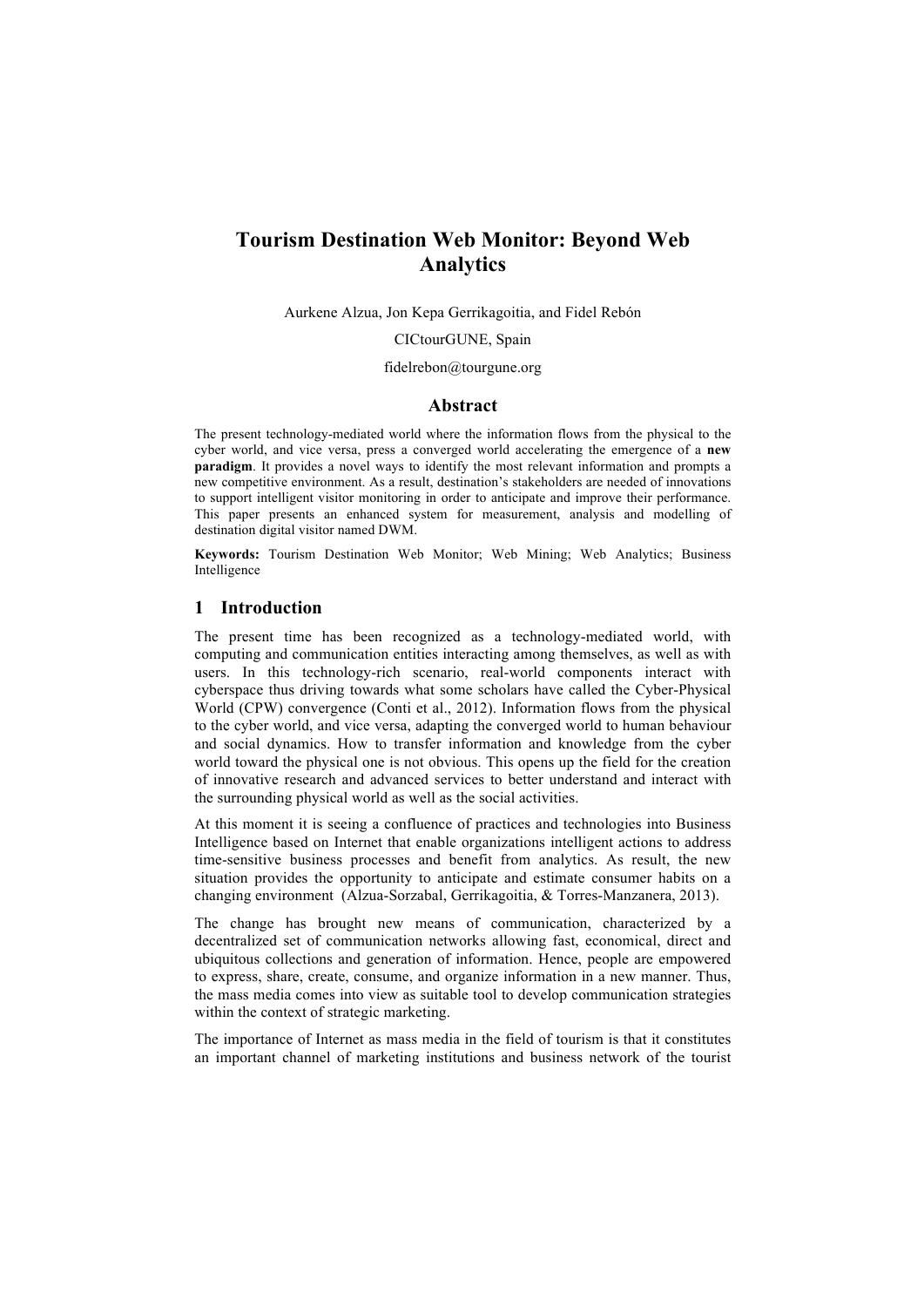destinations, providing huge volumes of information available to potential tourists (Buhalis & Law, 2008). The new technology-mediated environment not only provides destinations a new means of promotion and enhancement of tourist activities but also, new means of learning about the tourist taste and preferences. Advance solutions, tolls and metrics, play a very important role in this process of developing a deep understanding of the present and future visitor. Beyond traditional web analytics, destination´s stakeholders are needed of innovations to support the intelligent monitoring of the visitors, in order to anticipate and improve their performance. DMO *(Destination Management Organization*) must find out to whom, to what, to how and to when to refer to the visitor.

In this context, CICtourGUNE (*Centre for Cooperative Research in Tourism*) has designed an enhanced system for measurement, analysis and modelling of destination *digital visitors* named DWM (*Destination Web Monitor*). This research note presents the technological fields which have been incorporated in recent years on the web sites of the DMOs and it defines the DWM and its scope.

## **2 Related work**

The DMOs invest many resources: time, effort and money in order to have a presence on the internet; but very few of them are studying the subsequent processes of management, maintenance, improvement and exploitation of this appearance (Wang & Fesenmaier, 2006). Even though new disciplines appeared in the last decade, such as, Web Mining in order to move forward in discovering and analysing useful information from web sites (Agarwal, Bharat Bhushan Dhall, 2010). It implies areas and technologies related to information management and retrieval, artificial intelligence, machine learning, natural language processing, network analysis and integration of information (Wang, Abraham, & Smith, 2005). Currently three approaches can be recognized: Web Usage Mining, Web Content Mining and Web Structure Mining.

Web Usage Mining techniques are based on the process of discovering patterns of usage on web data (Iváncsy & Vajk, 2006). It is about getting users profiles inferring unobservable information about the user from their observable information. It is particularly interesting to discover the paths that are rarely followed by the visitor or the crossing of them among the most visited.

Within the second group, the Web Content Mining techniques define processes that try to discover useful information from the content of web pages (Srivastava, Desikan, & Kumar, 2005). At present, researches are turning their attention to Web Multimedia Mining techniques, which seek to recognize and select the images and video sections of interest (Ocaña, Martos, & Vicente, 2002).

Web Structure Mining techniques are focused on inferring knowledge from websites through the "links" that they host. In this context it underline the work carried out by (Piazzi, Baggio, Neidhardt, & Werthner, 2011). The existing literature on the diverse Web Mining techniques applied to tourism destination shows that the acquired information about the behaviour of visitors, allows to customize the navigation scheme and/or the content to new visitors according to previously defined behaviour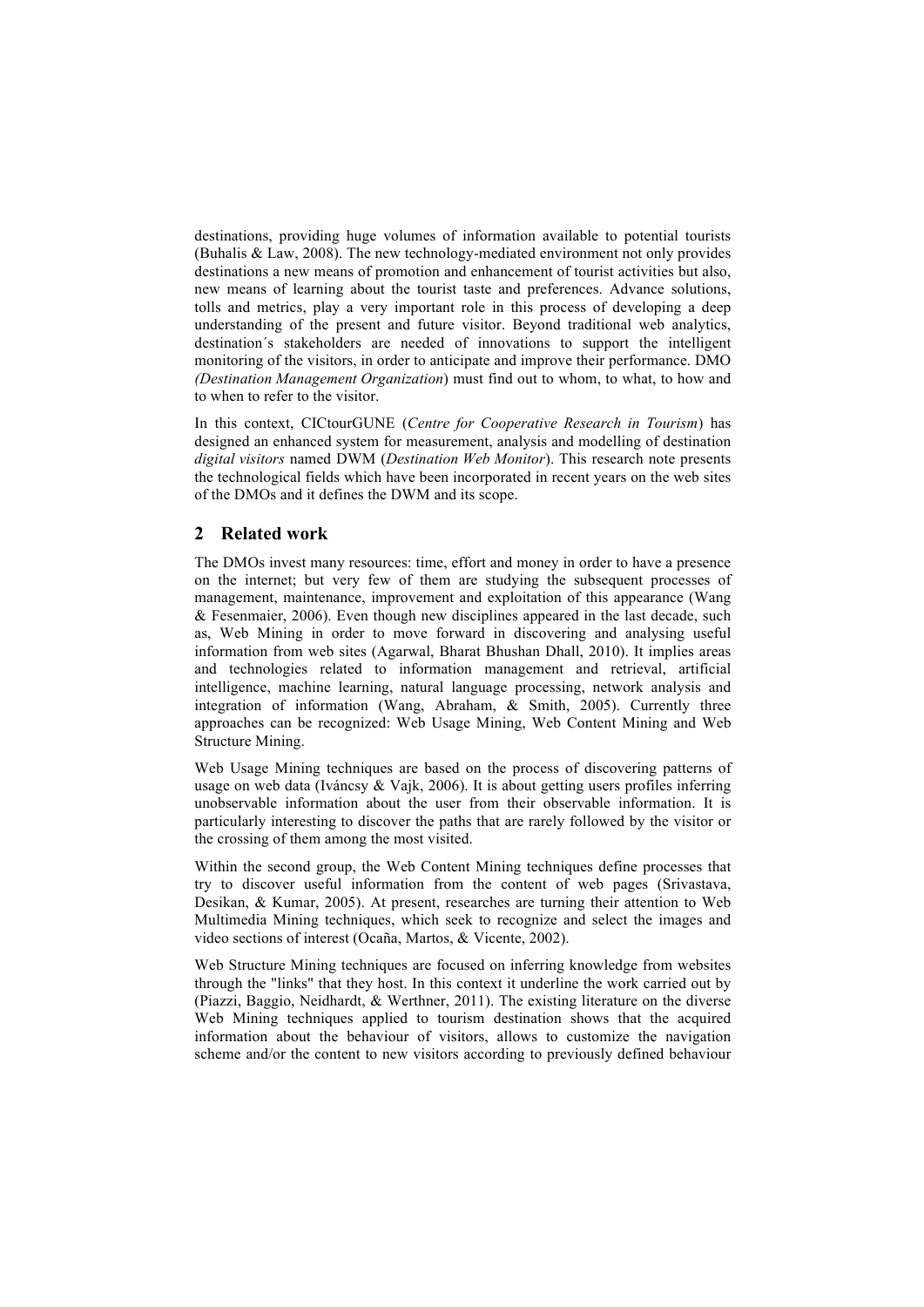patterns. More recent studies are using the implementation of a script on the websites (Plaza, 2011; Arbelaitz et al., 2013) in detriment the analysis performed on the log of the server where the site is hosted.

# **3 The DWM System**

*Destination Web Monitor*, DWM, is defined as "*A system to measure, analyse and model the behaviour of visitors in different virtual areas (region, territories, tourist brands, associations, capitals, districts, municipalities) in which a destination is promoted and with the objective of providing benchmarking ratios that facilitate strategic surveillance and intelligent marketing policies".* MWD contributes to gain a holistic understanding of the destination; that facilitates the extraction of explicit and tacit knowledge of the networked system comprising different sites in its two aspects: relations between them and the interaction of the visitor in each of them.

The design of the DWM satisfies the five levels of the Web Analytics maturity model (WAMM) (Gassman, 2008); a set of best practices that it covers the entire lifecycle of a product or service from conception to delivery and maintenance. Professional Web Analytics tools, whose degree of maturity is positioned in the technical details (Level I), respond to basic questions such as: fractional number of visits by nationality and location; engine search references other websites, direct traffic, social networking; number of unique users; number of new visits versus number of concurrent visits; number of hits per page, number of visited pages, pages viewed by language, ratio of pages per visit, bounce rate number, etc. (Peterson, 2006).

In addition, the maturity level of the DWM base allows formulating more elaborated questions, as the one collected in

Table 1. These enriched answers are displayed on a scoreboard that displays data on the performance, behaviour and, trends and predictions. The generic indicators of performance include workload, efficiency, effectiveness and productivity. The behaviour indicators respond to the behaviour of visitors and the generic indicators over trend and prediction are focused on discovering new preferences and projections focusing on the visitor and the behaviour.

|  | Table 1. Questions that are answered by applying KDD techniques to DWM |  |  |  |
|--|------------------------------------------------------------------------|--|--|--|
|  |                                                                        |  |  |  |

| <b>OUESTIONS</b>                                                                  | <b>TECHNICAL</b>                                      |  |  |  |  |
|-----------------------------------------------------------------------------------|-------------------------------------------------------|--|--|--|--|
| What do our users?                                                                | Sequential patterns                                   |  |  |  |  |
| What do they like most and which least?                                           | Association rules or patterns frequently              |  |  |  |  |
| How have they found? (Entry platform, etc.)                                       | Analysis of classification                            |  |  |  |  |
| Are there groups differentiated by origin?                                        | Analysis of clustering and classification<br>analysis |  |  |  |  |
| What are the most common profiles by origin/topic?                                | Association rules or patterns frequently              |  |  |  |  |
| Are there behaviours differentiated by origin/topic?                              | Clustering and other statistical<br>techniques        |  |  |  |  |
| What are the most common tour paths?                                              | Sequential patterns                                   |  |  |  |  |
| What is the user behaviour over time? Comparison between<br>periods, trends, etc. | Other statistical techniques                          |  |  |  |  |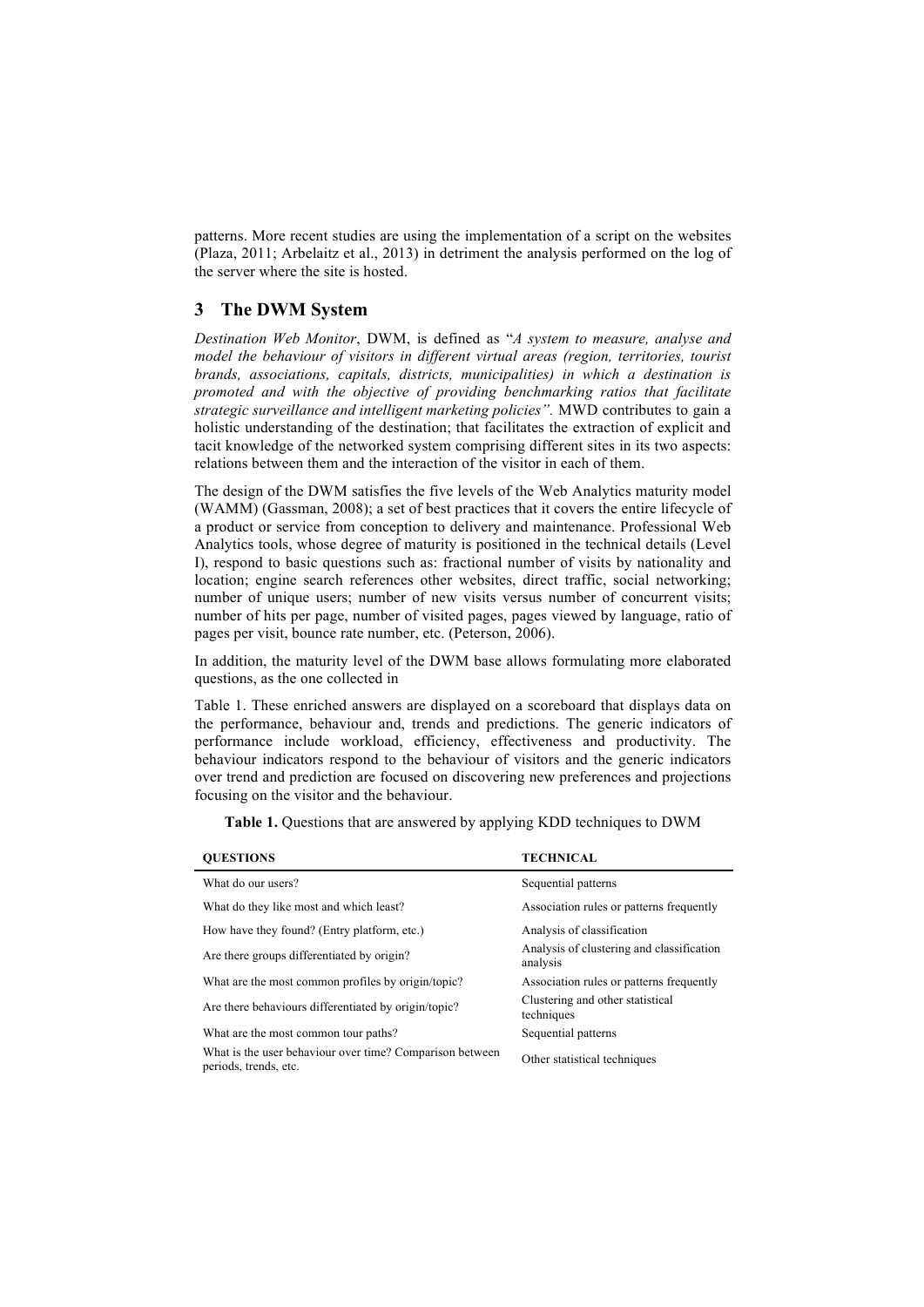What are the features they have in common successful products and services?

What are the buying habits of tourists?<br>
Malysis of classification and<br>  $\frac{1}{2}$ <br>
Malysis of classification and association rules or patterns frequently Association rules or most frequent patterns and other statistical techniques

# **4 Conclusions and future work**

Internet and the web presence of the DMOs have broken heavily on custom and everyday uses for travel research as well as moderator of the image formation and the willingness to travel to a destination. Intelligent systems in the tourism, as it is the case with DWM, support tourism organizations to better understand the business environment and potential customers. The new generation of information systems provide a novel ways to identify the most relevant information, greater decision support, greater mobility and ultimately, greater enjoyment of the tourist experience (Gretzel, 2011).

The DWM as a platform for competitive intelligence improved online marketing strategies. The DMO´s decision making will be supported by evidences on the effect of marketing strategies as far as on attracting new customers, increase the degree of loyalty of the visitors, launching programs to encourage the spontaneous recommendations. In this way, the user is at the centre of the system and their behaviour with the DMO site is interpreted in a quantitative and qualitative mode.

Future efforts in the investigating of the architectures and the algorithms that exploit the data within DWM promise to lead us to the next generation of intelligence within website of the DMO.

# **References**

- Agarwal, Bharat Bhushan Dhall, S. (2010). Web Mining: Information and pattern discovery on the World Wide Web.
- Alzua-Sorzabal, A., Gerrikagoitia, J. K., & Torres-Manzanera, E. (2013). Opening and closing Internet booking channel for hotels: A first approximation. *Tourism Management Perspectives*, *5*(0), 5–9. Retrieved from http://www.sciencedirect.com/science/article/pii/S2211973612000815
- Arbelaitz, O., Gurrutxaga, I., Lojo, A., Muguerza, J., Pérez, J. M., & Perona, I. (2013). A Navigation-log based Web Mining Application to Profile the Interests of Users Accessing the Web of Bidasoa Turismo. *ENTER2013 eTourism Conference*.
- Buhalis, D., & Law, R. (2008). Progress in information technology and tourism management: 20 years on and 10 years after the Internet. The state of eTourism research. *Tourism management*, *29*(4), 609–623. Elsevier.
- Conti, M., Das, S. K., Bisdikian, C., Kumar, M., Ni, L. M., Passarella, A., Roussos, G., et al. (2012). Looking ahead in pervasive computing: Challenges and opportunities in the era of cyber--physical convergence. *Pervasive and Mobile Computing*, *8*(1), 2–21. Elsevier.
- Gassman, B. (2008). Introduction to the Gartner Maturity Model for Web Analytics. Retrieved from http://www.gartner.com/DisplayDocument?doc\_cd=159097